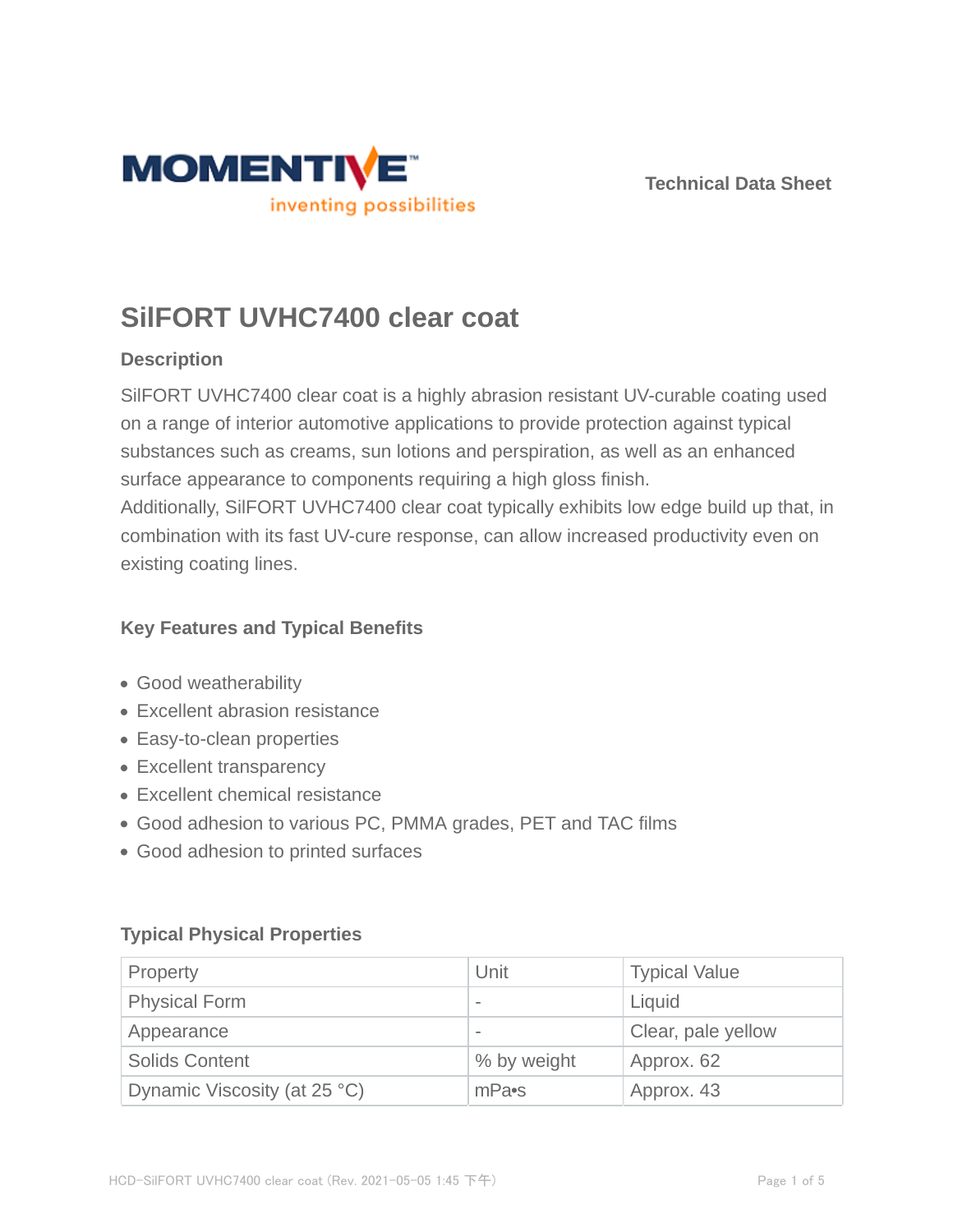| Density          | g/cm <sup>3</sup> | $\overline{A}$ Approx. 1.16 |
|------------------|-------------------|-----------------------------|
| Shelf Life $(1)$ | <b>Months</b>     | 15                          |

(1) From date of manufacturing, in original unopened container.

Typical properties are average data and are not to be used as or to develop specifications.

#### **Potential Applications**

SilFORT UVHC7400 clear coat is an excellent candidate to consider for use as a coating for: displays, door handles, automotive trims, gear shift knobs or similar.

| <b>Application Methods</b>                                | Spray, flow, dip, roller coating, digital<br>printing                                              |
|-----------------------------------------------------------|----------------------------------------------------------------------------------------------------|
| <b>Reducing Solvents</b>                                  | 1-Methoxy-2-propanol (CAS#107-98-2)<br>2-Butanol (CAS#78-92-2)<br>2-Propanol $(CAS#67-63-0)^{(2)}$ |
| Relative Humidity (application and<br>ambient flash off)  | Max. 65%                                                                                           |
| Room Temperature Flash Off                                | $20 - 30$ °C for 1 – 3 minutes                                                                     |
| Pre-heating                                               | 1 to 6 minutes to Reach $65 - 95$ °C part<br>surface<br>temperature $(3)$ , $(4)$                  |
| Intermediate Cool Down                                    | Optional                                                                                           |
| UV-Cure                                                   | 1 - 2 J/cm <sup>2</sup> UV-A (EIT Inc. Power Puck II<br>Device) $(5)$ , $(6)$                      |
| Recommended Hardcoat Thickness <sup>(7)</sup>             | $8 - 16 \mu m$                                                                                     |
| Recommended Thickness of<br><b>Interpenetrating Layer</b> | $>1 \mu m^{(8)}$                                                                                   |

## **General Considerations for Use**

(2) Other compatible solvents may be considered.

(3) Longer pre-heating times may be required when using convection heating instead of IR-heating.

(4) Modified, high heat resistant PC grades may require higher pre-heat temperatures.

(5) Use of un-doped, medium pressure mercury arc lamps or microwave powered Hg lamps with > 80 W/cm power is recommended. Typical UV-irradiance is 0.2 to 0.6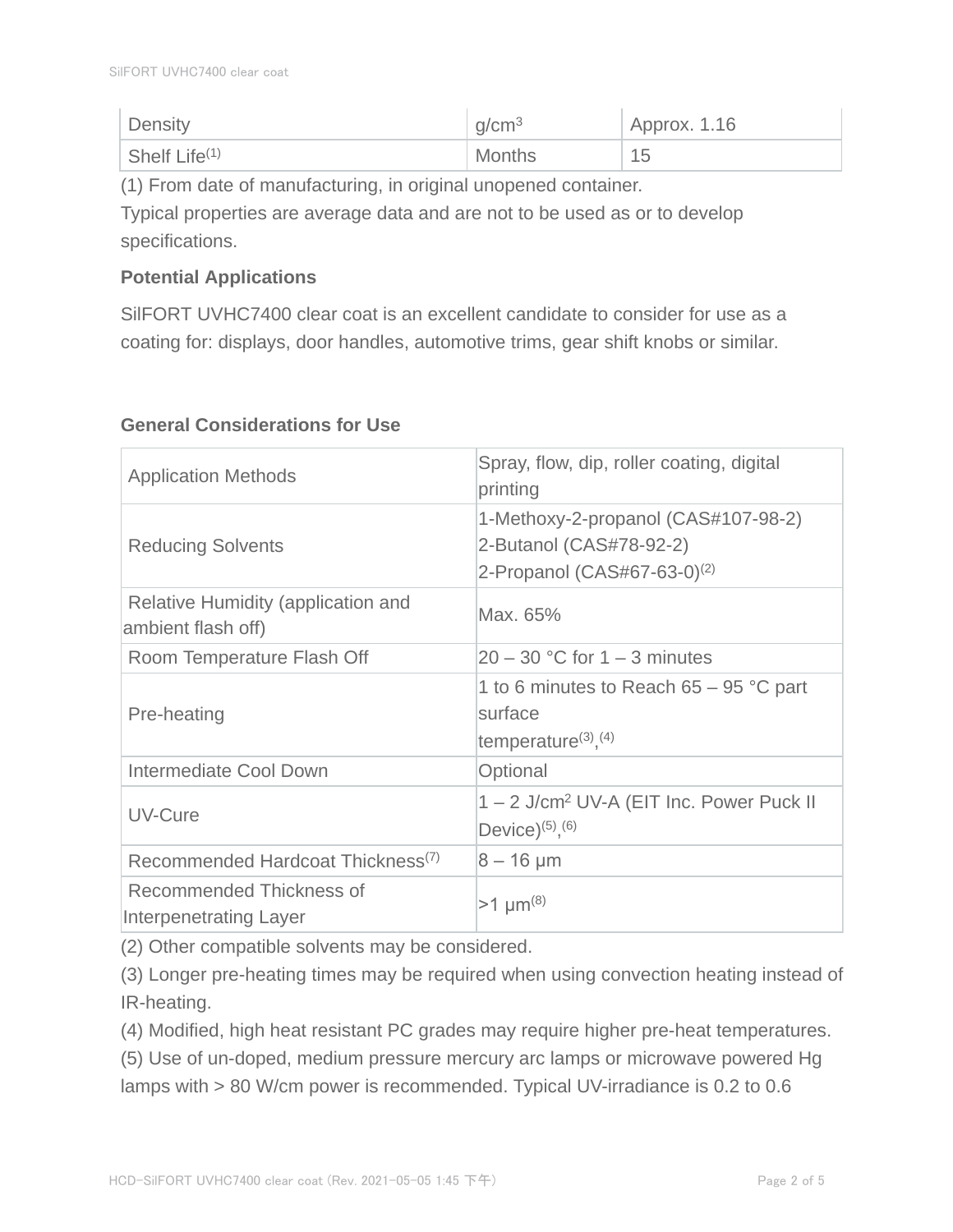W/cm2 UV-A irradiance. 0.25 W/cm<sup>2</sup> or higher may be required to achieve desired adhesion results after harsh humidity cycles.

(6) For applications that mainly require chemical resistance against solvents such as ketones, SilFORT UVHC7400 clear coat may be cured at a lower UV-dosage (0.5  $J/cm<sup>2</sup>$ ).

(7) Refractive Index  $n = 1.5$ 

(8) Higher thickness up to 6 μm may further improve adhesion after harsh humidity cycles.

For best results in a clear coat application, filtration of the coating solution with a 5 μm pre-filter followed by a 1 μm absolute gel-filter is advised.

To help ensure adequate UV-cure, contact the UV-lamp supplier to assist in selection of appropriate UV-reflectors for the parts to be treated.

Do not expose product to any source of visible white light prior to UV-cure. Special care should be taken to not use semi-transparent pipework, when white light is present.

# **Packaging**

Currently available in: 25 kg Steel Pail with PE liner 180 kg Steel Drum with PE liner

## **Patent Status**

Nothing contained herein shall be construed to imply the nonexistence of any relevant patents or to constitute the permission, inducement or recommendation to practice any invention covered by any patent, without authority from the owner of the patent.

## **Product Safety, Handling and Storage**

Customers should review the latest Safety Data Sheet (SDS) and label for product safety information, safe handling instructions, personal protective equipment if necessary, emergency service contact information, and any special storage conditions required for safety. Momentive Performance Materials (MPM) maintains an aroundthe-clock emergency service for its products. SDS are available at www.momentive.com or, upon request, from any MPM representative. For product storage and handling procedures to maintain the product quality within our stated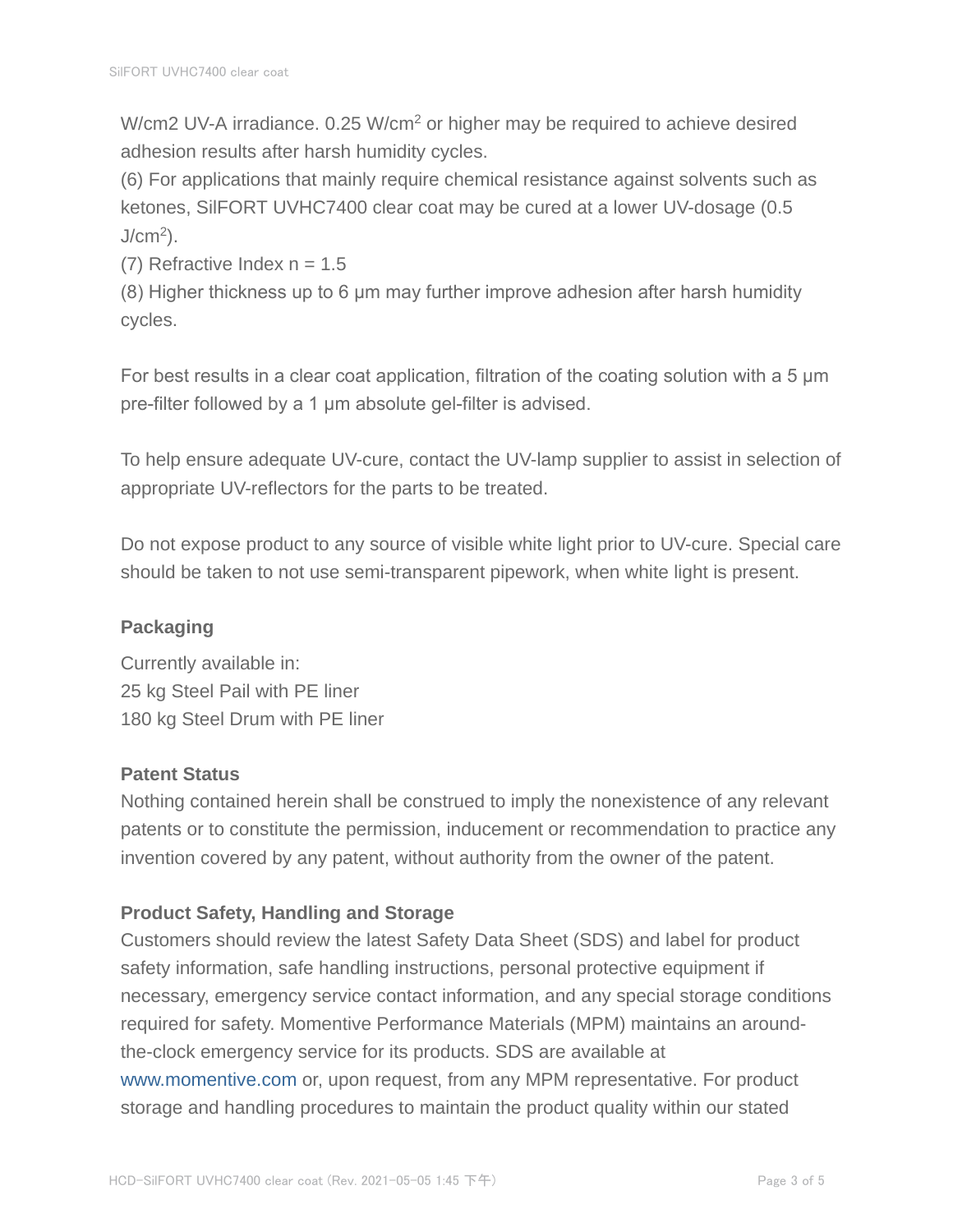specifications, please review Certificates of Analysis, which are available in the Order Center. Use of other materials in conjunction with MPM products (for example, primers) may require additional precautions. Please review and follow the safety information provided by the manufacturer of such other materials.

#### **Limitations**

Customers must evaluate Momentive Performance Materials products and make their own determination as to fitness of use in their particular applications.

#### **Contact Information**

Email commercial.services@momentive.com

#### **Telephone**

| <b>Americas</b>      | <b>Latin America</b> | <b>EMEAI- Europe, Middle</b><br>East, Africa & India | <b>ASIA PACIFIC</b> |
|----------------------|----------------------|------------------------------------------------------|---------------------|
| +1 800 295 2392      | <b>Brazil</b>        | <b>Europe</b>                                        | <b>China</b>        |
| Toll free*           | +55 11 4534 9650     | +390510924300                                        | 800 820 0202        |
| +704 805 6946        | <b>Direct Number</b> | Direct number                                        | Toll free           |
| <b>Direct Number</b> |                      |                                                      | +86 21 3860 4892    |
|                      |                      |                                                      | Direct number       |
| *All American        | <b>Mexico</b>        | India, Middle East &                                 | Japan               |
| countries            | +52 55 2169 7670     | <b>Africa</b>                                        | +81 3 5544 3111     |
|                      | <b>Direct Number</b> | + 91 44 71212207                                     | Direct number       |
|                      |                      | Direct number*                                       |                     |
|                      |                      | *All Middle Eastern                                  | <b>Korea</b>        |
|                      |                      | countries, Africa, India,                            | +82 2 6201 4600     |

For literature and technical assistance, visit our website at: www.momentive.com

#### **DISCLAIMER:**

#### **THE MATERIALS, PRODUCTS AND SERVICES OF MOMENTIVE PERFORMANCE**